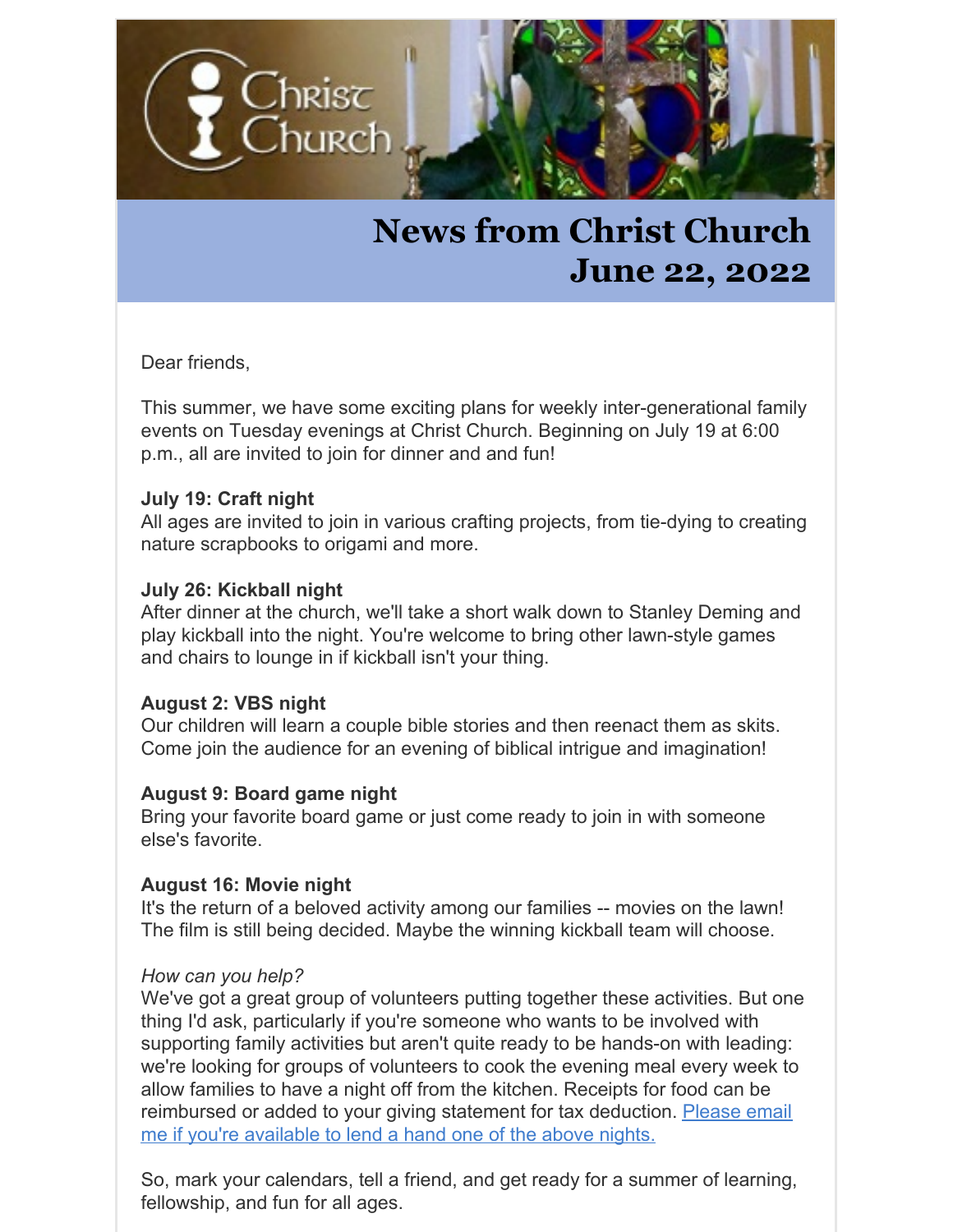faithfully, Amber

## **First Sunday Forum: the history of Christ Church**

*Sunday, July 3, 10:10 a.m.*

In anticipation of the commemoration of the anniversary of the laying of the church cornerstone in July, all are invited to join us in the parish hall for a presentation on the history of Christ Church by Ivy Tulin, our parish historian.

## **Applefest**

Applefest – traditionally Christ Church's biggest fund-raiser of the year – is returning this fall to Warwick. Here's how you can help!

*Chairperson (or co-chairs):* the chairperson of Applefest manages the details of this exciting day, like overseeing volunteers, coordinating set-up and takedown, and being on hand to answer questions that come up. If you think you can help in this way, contact our most recent chair, Gaye [Murphy,](mailto:murphyg1@icloud.com)who is ready to walk you through the ins and outs of Applefest.

*Jar and lid donations:* In preparation for apple butter production at the end of the summer, please consider donating canning jars or lids to the cause. We'll need regular and wide-mouth canning lids, plus 4-ounce, 8-ounce, and 16 ounce jars.

### **Community Breakfast**

*Saturdays, 9:00 - 10:30 a.m.*

Christ Church continues to serve breakfast to anyone who wants or needs it. Anyone interested in learning more, or helping to prepare or serve, email Liz Houlton or call her at [845-325-1276.](mailto:eahoulton@gmail.com)

## **Evening prayer on Zoom**

*Thursdays, 7:00 - 7:30 pm* [Click](https://us04web.zoom.us/j/9925278698?pwd=RXUxYTdCYWNuYlRFTk5hWWpER0tJZz09) here for link. If you are interested in leading the service or reading the lessons, please email [Charlotte](mailto:ctrott50@gmail.com) Trott.